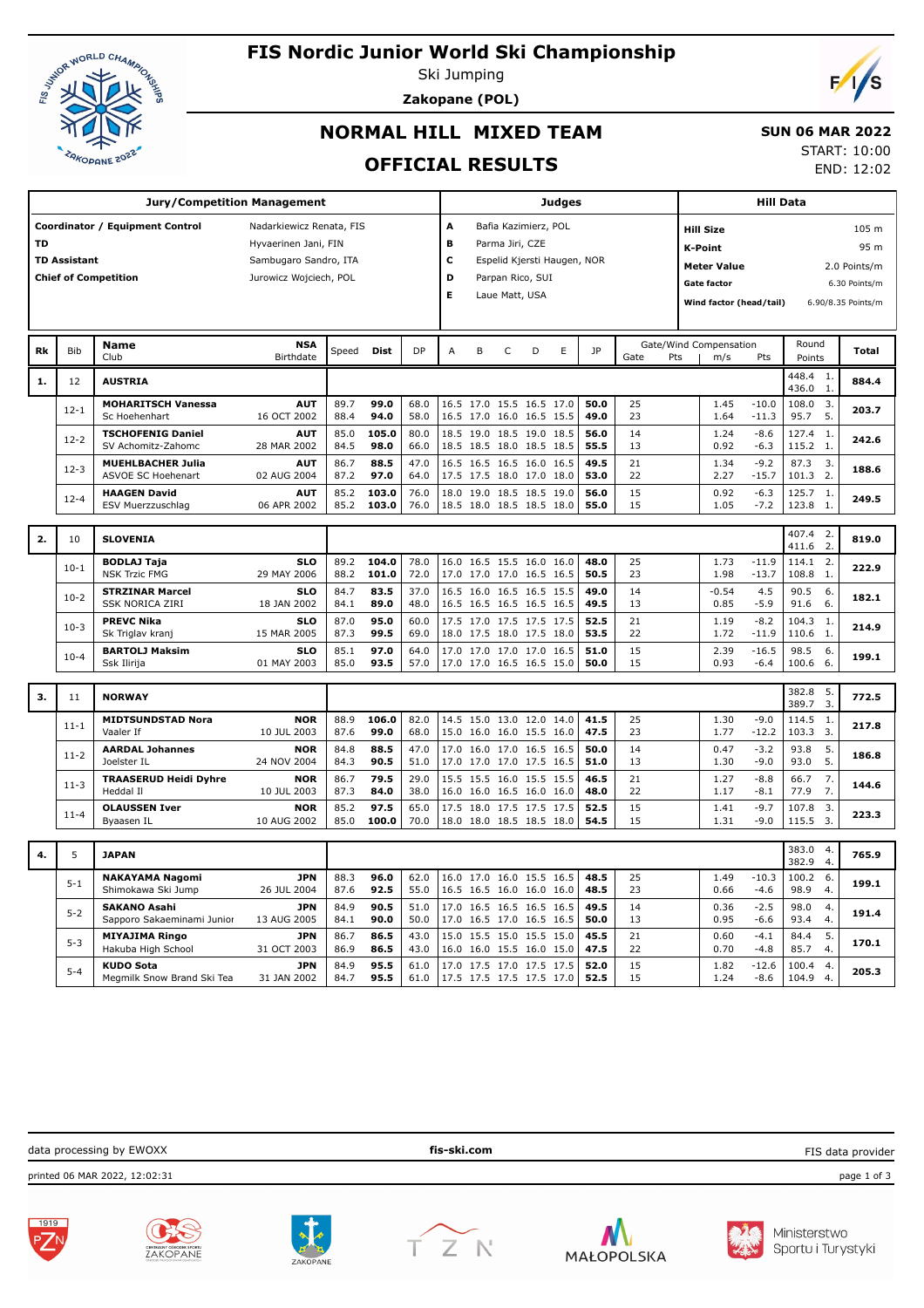

## **FIS Nordic Junior World Ski Championship**

Ski Jumping

**Zakopane (POL)**



### **NORMAL HILL MIXED TEAM**

#### **SUN 06 MAR 2022**

### **OFFICIAL RESULTS**

START: 10:00 END: 12:02

| Rk | <b>Bib</b> | <b>Name</b><br>Club                                        | <b>NSA</b><br>Birthdate   | Speed        | Dist          | DP           | A | B                                                    | C | D | E | JP           | Gate     | Pts | Gate/Wind Compensation<br>m/s | <b>Pts</b>         | Round<br>Points   |                        | <b>Total</b> |
|----|------------|------------------------------------------------------------|---------------------------|--------------|---------------|--------------|---|------------------------------------------------------|---|---|---|--------------|----------|-----|-------------------------------|--------------------|-------------------|------------------------|--------------|
| 5. | 8          | <b>FRANCE</b>                                              |                           |              |               |              |   |                                                      |   |   |   |              |          |     |                               |                    | 383.8 3.<br>376.0 | 6.                     | 759.8        |
|    | $8 - 1$    | <b>CHERVET Emma</b><br><b>CS CHAMONIX</b>                  | <b>FRA</b><br>31 DEC 2003 | 88.7<br>87.1 | 90.0<br>85.0  | 50.0<br>40.0 |   | 16.0 16.5 16.0 16.0 16.0<br>16.0 16.0 16.5 16.0 16.0 |   |   |   | 48.0<br>48.0 | 25<br>23 |     | 0.69<br>1.44                  | $-4.8$<br>$-9.9$   | 93.2<br>78.1      | 8.<br>7.               | 171.3        |
|    | $8 - 2$    | <b>FOUBERT Valentin</b><br>C.S courchevel                  | <b>FRA</b><br>17 AUG 2002 | 84.9<br>84.4 | 92.0<br>93.5  | 54.0<br>57.0 |   | 17.0 16.5 17.0 17.5 17.0<br>17.0 17.0 17.5 17.5 17.5 |   |   |   | 51.0<br>52.0 | 14<br>13 |     | 0.97<br>1.34                  | $-6.7$<br>$-9.2$   | 98.3<br>99.8      | 3.<br>$\overline{3}$ . | 198.1        |
|    | $8 - 3$    | <b>ZEPCHI Lilou</b><br>Cs Courchevel                       | <b>FRA</b><br>10 OCT 2006 | 87.0<br>87.3 | 94.0<br>91.5  | 58.0<br>53.0 |   | 15.5 16.0 15.5 16.0 15.5<br>16.5 16.5 17.0 16.5 16.0 |   |   |   | 47.0<br>49.5 | 21<br>22 |     | 1.44<br>1.04                  | $-9.9$<br>$-7.2$   | 95.1<br>95.3      | 2.<br>3.               | 190.4        |
|    | $8 - 4$    | <b>MILESI Enzo</b><br>S.C nanceen                          | <b>FRA</b><br>08 MAR 2003 | 84.7<br>84.7 | 92.5<br>97.0  | 55.0<br>64.0 |   | 17.0 17.0 17.0 16.5 16.5<br>17.5 17.5 18.0 17.5 17.0 |   |   |   | 50.5<br>52.5 | 15<br>15 |     | 1.21<br>1.98                  | $-8.3$<br>$-13.7$  | 97.2<br>102.8     | 8.<br>5.               | 200.0        |
|    |            |                                                            |                           |              |               |              |   |                                                      |   |   |   |              |          |     |                               |                    | 376.4             | 6.                     |              |
| 6. | 9          | <b>GERMANY</b>                                             |                           |              |               |              |   |                                                      |   |   |   |              |          |     |                               |                    | 378.5             | 5.                     | 754.9        |
|    | $9 - 1$    | <b>KUEBLER Pia Lilian</b><br>Sv Zschopau                   | <b>GER</b><br>08 OCT 2002 | 89.1<br>88.0 | 93.0<br>86.5  | 56.0<br>43.0 |   | 16.0 16.5 16.0 15.5 16.5<br>15.0 15.5 15.0 14.0 15.5 |   |   |   | 48.5<br>45.5 | 25<br>23 |     | 0.97<br>2.28                  | $-6.7$<br>$-15.7$  | 97.8<br>72.8      | 7.<br>8.               | 170.6        |
|    | $9 - 2$    | <b>SPIEWOK Simon</b>                                       | <b>GER</b>                | 85.0         | 97.5          | 65.0         |   | 16.5 17.0 16.5 16.5 16.5                             |   |   |   | 49.5         | 14       |     | 1.11                          | $-7.7$             | 106.8             | 2.                     | 211.9        |
|    |            | Tus Neuenrade<br><b>GOEBEL Michelle</b>                    | 12 JAN 2002<br><b>GER</b> | 84.6<br>86.7 | 97.5<br>83.5  | 65.0<br>37.0 |   | 17.0 17.5 16.5 17.0 17.0<br>15.5 15.5 15.0 15.5 15.0 |   |   |   | 51.0<br>46.0 | 13<br>21 |     | 1.58<br>1.46                  | $-10.9$<br>$-10.1$ | 105.1<br>72.9     | 2.<br>6.               |              |
|    | $9 - 3$    | Sc Willingen                                               | 18 FEB 2004               | 87.1         | 90.0          | 50.0         |   | 16.0 16.5 16.0 16.0 16.0                             |   |   |   | 48.0         | 22       |     | 2.17                          | $-15.0$            | 83.0              | 6.                     | 155.9        |
|    | $9 - 4$    | <b>GEYER Luca</b><br>Wsv 08 lauscha                        | <b>GER</b><br>19 JUL 2002 | 85.1<br>84.9 | 94.0<br>102.0 | 58.0<br>74.0 |   | 17.0 17.0 16.5 17.0 17.0<br>17.5 18.0 18.0 18.0 17.5 |   |   |   | 51.0<br>53.5 | 15<br>15 |     | 1.47<br>1.43                  | $-10.1$<br>$-9.9$  | 98.9<br>117.6     | 5.<br>$\overline{2}$ . | 216.5        |
|    |            |                                                            |                           |              |               |              |   |                                                      |   |   |   |              |          |     |                               |                    |                   |                        |              |
| 7. | 4          | <b>CZECH REPUBLIC</b>                                      |                           |              |               |              |   |                                                      |   |   |   |              |          |     |                               |                    | 338.6<br>349.2    | 7.<br>7 <sub>1</sub>   | 687.8        |
|    | $4 - 1$    | <b>ULRICHOVA Klara</b><br>TJ Dukla Frenstat pod Radho:     | <b>CZE</b><br>14 MAY 2004 | 88.4<br>87.2 | 98.5<br>86.0  | 67.0<br>42.0 |   | 15.5 16.5 16.0 16.0 15.5<br>16.5 16.5 16.5 16.0 16.0 |   |   |   | 47.5<br>49.0 | 25<br>23 |     | 1.87<br>0.28                  | $-12.9$<br>$-1.9$  | 101.6<br>89.1     | -5.<br>6.              | 190.7        |
|    | $4 - 2$    | <b>HAUSER Krystof</b><br>TJ Dukla Liberec                  | <b>CZE</b><br>29 DEC 2002 | 83.7<br>83.0 | 72.0<br>84.5  | 14.0<br>39.0 |   | 14.5 15.0 13.5 15.0 14.5<br>16.0 15.5 16.5 16.0 15.5 |   |   |   | 44.0<br>47.5 | 14<br>13 |     | 0.73<br>1.58                  | $-5.0$<br>$-10.9$  | 53.0<br>75.6      | 12.<br>7.              | 128.6        |
|    | $4 - 3$    | <b>INDRACKOVA Anezka</b><br>JKL Desna-Dukla LBC            | <b>CZE</b><br>30 JUL 2006 | 86.8<br>87.0 | 87.5<br>85.0  | 45.0<br>40.0 |   | 16.5 16.5 16.0 15.5 16.0<br>16.5 16.0 16.5 16.0 16.0 |   |   |   | 48.5<br>48.5 | 21<br>22 |     | 1.07<br>0.45                  | $-7.4$<br>$-3.1$   | 86.1<br>85.4      | $\overline{4}$<br>5.   | 171.5        |
|    | $4 - 4$    | <b>LEJSEK Frantisek</b><br>TJ Dukla Liberec                | <b>CZE</b><br>05 APR 2002 | 85.0<br>84.5 | 91.0<br>96.0  | 52.0<br>62.0 |   | 16.5 17.0 17.0 17.0 17.0<br>16.5 17.0 16.5 16.5 17.0 |   |   |   | 51.0<br>50.0 | 15<br>15 |     | 0.74<br>1.87                  | $-5.1$<br>$-12.9$  | 97.9<br>99.1      | 7.<br>7.               | 197.0        |
| 8. | 6          | <b>ITALY</b>                                               |                           |              |               |              |   |                                                      |   |   |   |              |          |     |                               |                    | 319.0 8.<br>287.5 | 8.                     | 606.5        |
|    | $6 - 1$    | <b>MALSINER Jessica</b><br><b>GRUPPO SCIATORI FIAMME (</b> | <b>ITA</b><br>23 SEP 2002 | 89.5<br>88.7 | 95.5<br>97.0  | 61.0<br>64.0 |   | 17.0 16.0 16.5 16.5 17.0<br>17.0 16.5 16.5 16.5 16.5 |   |   |   | 50.0<br>49.5 | 25<br>23 |     | 0.82<br>1.01                  | $-5.7$<br>$-7.0$   | 105.3<br>106.5    | 4.<br>2.               | 211.8        |
|    | $6 - 2$    | <b>MORODER Daniel</b><br>S.C. GARDENA RAIFFEISEN (         | <b>ITA</b><br>22 JAN 2002 | 84.4<br>83.7 | 79.0<br>70.5  | 28.0<br>11.0 |   | 16.5 15.5 16.0 16.0 16.0<br>15.0 14.5 14.0 15.5 15.0 |   |   |   | 48.0<br>44.5 | 14<br>13 |     | 0.72<br>0.54                  | $-5.0$<br>$-3.7$   | 71.0<br>51.8      | 10.<br>8.              | 122.8        |
|    | $6 - 3$    | <b>VUERICH Noelia</b><br>SCI C.A.I. MONTE LUSSARI /        | <b>ITA</b><br>24 DEC 2006 | 86.6<br>86.8 | 77.0<br>69.5  | 24.0<br>9.0  |   | 14.5 15.0 14.5 14.5 14.5<br>14.0 13.5 14.5 15.0 14.0 |   |   |   | 43.5<br>42.5 | 21<br>22 |     | 2.01<br>1.43                  | $-13.9$<br>$-9.9$  | 53.6<br>41.6      | 10.<br>8.              | 95.2         |
|    | $6 - 4$    | <b>GALIANI Mattia</b><br>S.C. GARDENA RAIFFEISEN (         | <b>ITA</b><br>05 MAY 2002 | 85.3<br>85.0 | 91.0<br>90.0  | 52.0<br>50.0 |   | 16.5 16.5 17.0 16.5 16.0<br>16.5 17.0 16.5 16.0 16.0 |   |   |   | 49.5<br>49.0 | 15<br>15 |     | 1.79<br>1.65                  | $-12.4$<br>$-11.4$ | 89.1<br>87.6      | 9.<br>8.               | 176.7        |
|    |            |                                                            |                           |              |               |              |   |                                                      |   |   |   |              |          |     |                               |                    |                   |                        |              |

|     |                | Not qualified for final round   |            |      |       |        |                                 |  |      |    |      |         |                  |       |
|-----|----------------|---------------------------------|------------|------|-------|--------|---------------------------------|--|------|----|------|---------|------------------|-------|
| 9.  | $\overline{7}$ | <b>POLAND</b>                   |            |      |       |        |                                 |  |      |    |      |         |                  | 311.2 |
|     | $7 - 1$        | <b>TAJNER Sara</b>              | POL        | 88.0 | 76.5  | 23.0   | 15.5 14.0 14.0 14.5 15.0        |  | 43.5 | 25 | 0.34 | $-2.3$  | 11.              | 64.2  |
|     | $7 - 2$        | NIZNIK Adam                     | POL        | 84.7 | 82.0  | 34.0   | 16.5 15.5 16.5 16.5 16.0        |  | 49.0 | 14 | 0.68 | $-4.7$  | 9.               | 78.3  |
|     | $7 - 3$        | <b>SLOWIK Natalia</b>           | POL        | 86.5 | 77.5  | 25.0   | 15.0 14.5 14.5 15.0 15.0 44.5   |  |      | 21 | 1.49 | $-10.3$ | 8.               | 59.2  |
|     | $7 - 4$        | HABDAS Jan                      | POL        | 85.4 | 100.5 | 71.0   | $17.0$ 16.5 18.0 16.5 15.5 50.0 |  |      | 15 | 1.67 | $-11.5$ | $\overline{2}$ . | 109.5 |
| 10. | 3              | <b>UNITED STATES OF AMERICA</b> |            |      |       |        |                                 |  |      |    |      |         |                  | 257.1 |
|     | $3 - 1$        | <b>BELSHAW Annika</b>           | <b>USA</b> | 88.3 | 87.0  | 44.0   | 15.5 15.5 15.0 15.5 15.0 46.0   |  |      | 25 | 1.17 | $-8.1$  | 9.               | 81.9  |
|     | $3 - 2$        | <b>BELSHAW Erik</b>             | <b>USA</b> | 84.7 | 86.5  | 43.0   | 16.5 16.5 16.5 16.5 16.0   49.5 |  |      | 14 | 0.92 | $-6.3$  | 7.               | 86.2  |
|     | $3 - 3$        | JONES Paige                     | <b>USA</b> | 86.6 | 72.5  | 15.0   | 15.5 15.0 15.0 15.0 15.0        |  | 45.0 | 21 | 0.46 | $-3.2$  | 9.               | 56.8  |
|     | $3 - 4$        | <b>GUNDRY Stewart</b>           | <b>USA</b> | 84.9 | 64.0  | $-2.0$ | 14.5 13.5 14.5 14.5 14.0   43.0 |  |      | 15 | 1.27 | $-8.8$  | 12.              | 32.2  |
| 11. | 2              | <b>FINLAND</b>                  |            |      |       |        |                                 |  |      |    |      |         |                  | 256.9 |
|     | $2 - 1$        | <b>TERVAHARTIALA Julia</b>      | <b>FIN</b> | 88.5 | 78.5  | 27.0   | $15.5$ 15.5 15.0 15.5 15.5 46.5 |  |      | 25 | 1.05 | $-7.2$  | 10.              | 66.3  |
|     | $2 - 2$        | PALOSAARI Vilho                 | <b>FIN</b> | 84.6 | 84.5  | 39.0   | 16.0 16.0 16.0 16.0 16.0        |  | 48.0 | 14 | 0.61 | $-4.2$  | 8.               | 82.8  |
|     | $2 - 3$        | MATTILA Sofia                   | <b>FIN</b> | 86.6 | 61.0  | $-8.0$ | 14.5 13.5 14.0 13.5 13.5        |  | 41.0 | 21 | 1.17 | $-8.1$  | 12.              | 24.9  |
|     | $2 - 4$        | VALTO Kasperi                   | <b>FIN</b> | 85.1 | 87.0  | 44.0   | 16.0 16.0 15.5 15.0 16.0 47.5   |  |      | 15 | 1.25 | $-8.6$  | 10.              | 82.9  |
|     |                |                                 |            |      |       |        |                                 |  |      |    |      |         |                  |       |

data processing by EWOXX **fis-ski.com** printed 06 MAR 2022, 12:02:31 page 2 of 3 FIS data provider